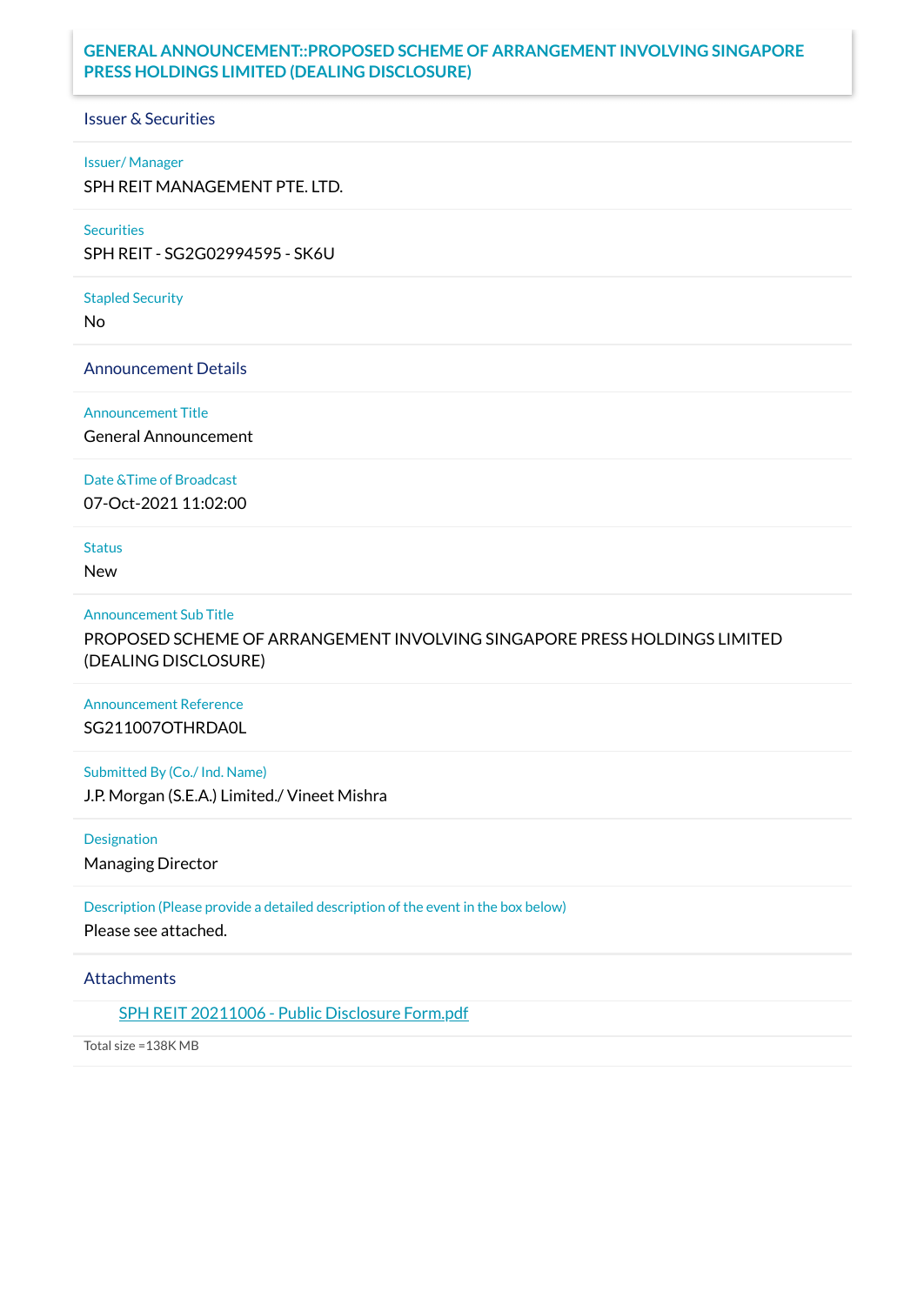### **PROPOSED ACQUISITION OF SINGAPORE PRESS HOLDINGS BY WAY OF A SCHEME OF ARRANGEMENT**

## **DEALINGS DISCLOSURE**

## **1. INTRODUCTION**

J. P. Morgan (S.E.A.) Limited ("**JPMSEAL**") refers to the proposed scheme of arrangement (the "**Scheme**") to be undertaken by Singapore Press Holdings Limited (the "**Company**") and Keppel Pegasus Pte. Ltd. (the "**Offeror**") (which is a wholly-owned subsidiary of Keppel Corporation Limited ("**KCL**")) pursuant to Section 210 of the Companies Act, Chapter 50 of Singapore, involving, inter alia, (i) the distribution of units in SPH REIT held by the Company to the shareholders of the Company on a pro-rata basis and (ii) the Offeror acquiring the entire share capital of the Company (other than those already owned, controlled or agreed to be acquired by the Offeror and its concert parties), the consideration for which include units in Keppel REIT, which was announced on 2 August 2021 (the "**Joint Announcement**").

As stated in the Joint Announcement, JPMSEAL is the financial adviser to the Offeror in respect of the Scheme.

All capitalised terms used and not defined herein shall have the same meanings given to them in the Joint Announcement.

### **2. DISCLOSURE OF DEALINGS**

Pursuant to Rule 12.1 of the Singapore Code on Take-overs and Mergers (the "**Code**") and the Practice Statement on the Exemption of Connected Fund Managers and Principal Traders under the Code, JPMSEAL wishes to announce the dealings by its associates in the relevant securities of SPH REIT on **6 October 2021**, details of which are set out in the Schedule hereto.

Issued by **J.P. Morgan (S.E.A.) Limited** 

7 October 2021 Singapore